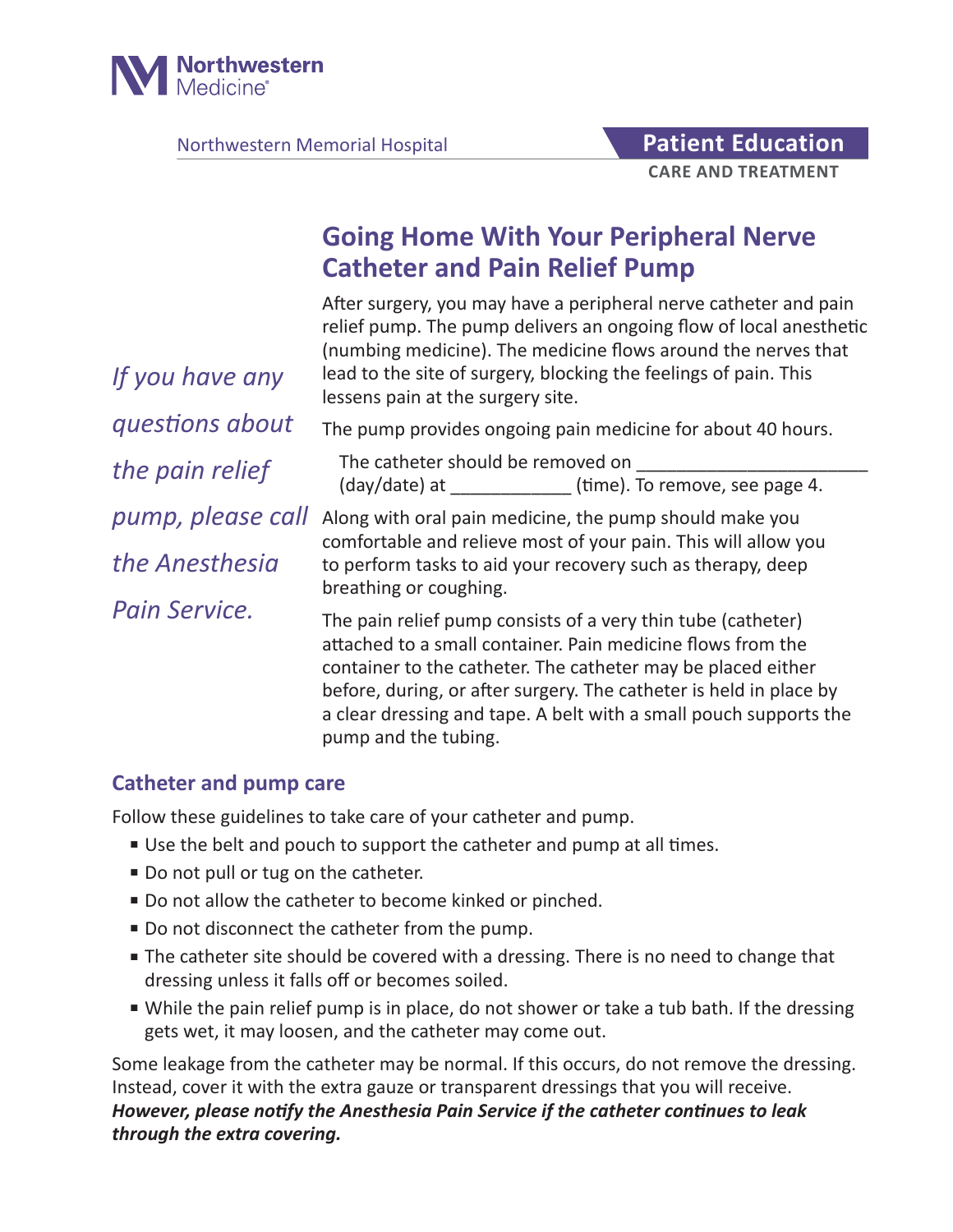# **Using your pump for pain control–bolus option**

Your pump has been set to deliver a pre-set amount of numbing medicine to control your pain. In addition, your pump may have a button that allows you to give yourself an extra dose (bolus) of medicine if your pain gets worse.

After you press the bolus dose button, it locks for a period of time. During this time, you will not be able to give yourself extra medicine, even if you press the button. This is a safety feature that:

- Allows time for the medicine to work.
- Prevents you from receiving too much medicine.

After the time period is up, the pump unlocks and allows you to give yourself more medication if you still have pain.

The pain relief pump is intended for patient use only. Family members or visitors should never press the button without your consent. When someone else presses the button, they may be placing you at risk of getting too much medicine.

#### **Do not tamper with the pump or try to open it. This might cause the pump to stop working.**

# **Taking oral pain medicines**

Your surgeon may prescribe oral pain medicine along with the use of the pain relief pump. It is best to take your pain medicines before the pain becomes severe. Once pain becomes severe, it is more difficult to relieve. When taking oral pain medicine, be sure to follow your physician's guidelines.

Sometimes prescribed pain medicines may cause sleepiness or dizziness.

#### **If you are taking prescription pain medicines:**

- **Do not drive.**
- **Change your position slowly to prevent loss of balance.**

If you have severe pain not controlled by the pump and your pain medicine, call both your surgeon and the Anesthesia Pain Service.

#### **Safety precautions while receiving local anesthetic medicine**

The block may affect the way you sense your body's position and location. You may feel like you are not sure where or how your affected limb is actually placed or how it is positioned. Your limb–whether it is your arm or leg –may feel different or heavier. This can affect your balance and increase your risk of falling.

Until the block wears off completely, please take special care to prevent falling. When the block wears off, all feeling and movement will be completely back to normal.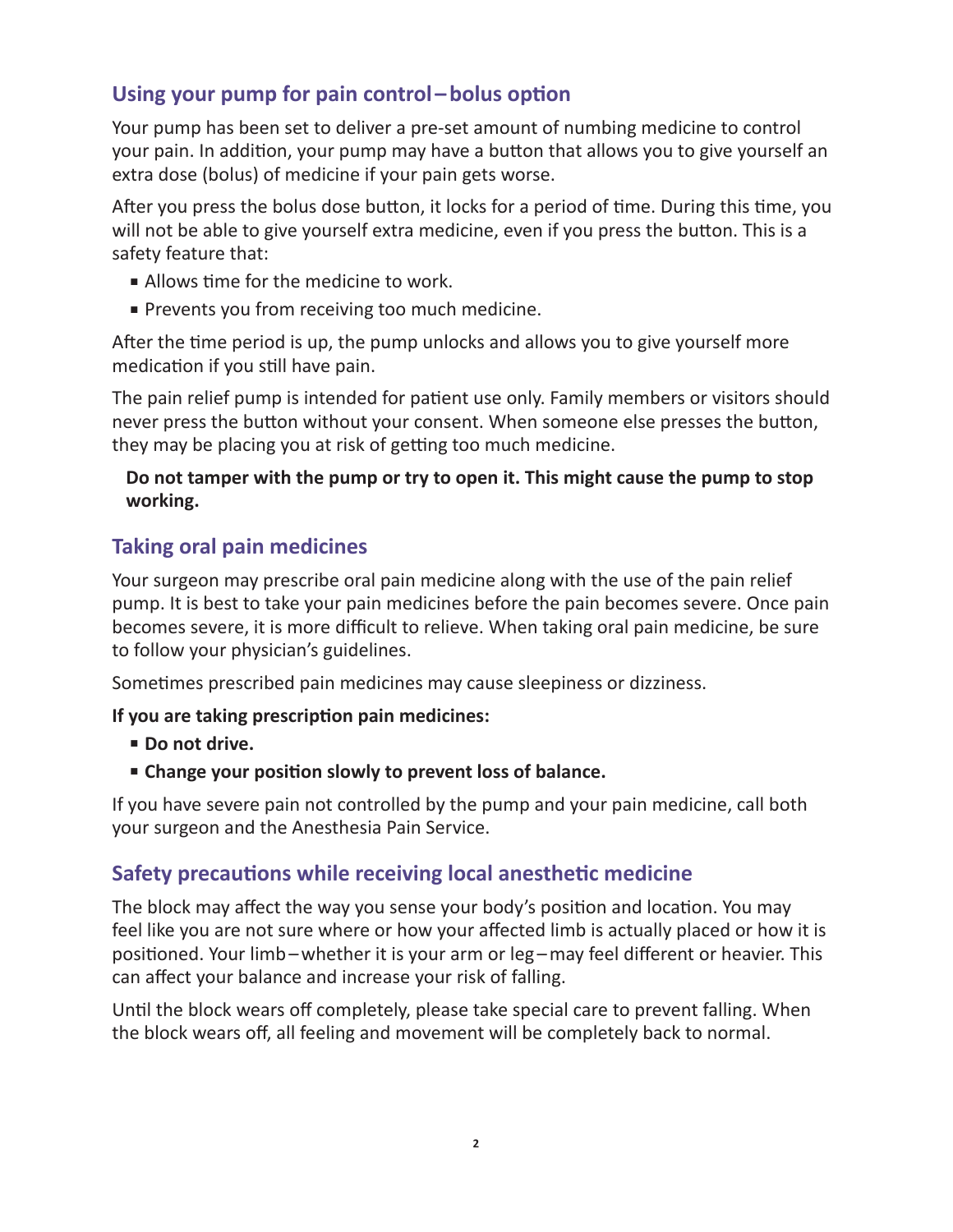It is important to follow your surgeon's discharge guidelines. Even if you are pain-free, do not do any of the following until you have your surgeon's approval:

- Driving
- Heavy lifting
- Strenuous exercise

It is important to be aware that the surgery site may be numb and weak.

- You may need help to get out of a bed or chair, to walk, and to get dressed.
- Take extra care to avoid putting **any** pressure on a numb or weak area.
- Avoid contact with sharp surfaces, or extreme heat or cold. Do not place a heating pad on the numb area. You may not feel it, but you can still be injured.

# *After surgery on your shoulder or arm*

- Protect your arm.
- Be sure to keep your sling on as directed to support your arm. You might not be able to control movement of your arm.

# *After surgery on your leg or foot*

- When sitting in a chair, elevate your leg, and use pillows and soft pads to support and protect it. This prevents sores from developing due to prolonged pressure over an area.
- *Protect your leg!* As long as your leg is numb, it will also be weak, and you must **have help to avoid falling. Never put weight on a leg that feels numb.**
- Use your crutches, walker or cane as instructed. If possible, have someone close by to provide extra support.
- When walking at home (with your walker or crutches), have someone clear a path for you to walk. **Do not** try to bend over to move things yourself when walking with a walker or crutches.
- If you have to climb stairs to get into your home, the physical therapist should instruct you in this before you leave the hospital. Climb stairs only when absolutely necessary. Have someone help you. Take one step at a time and do **not** put weight on your surgical leg.

#### *MRI tests*

If an MRI is needed before the catheter and pump are removed, be sure to let your physician and the MRI staff know you have a catheter and pump that may contain metal.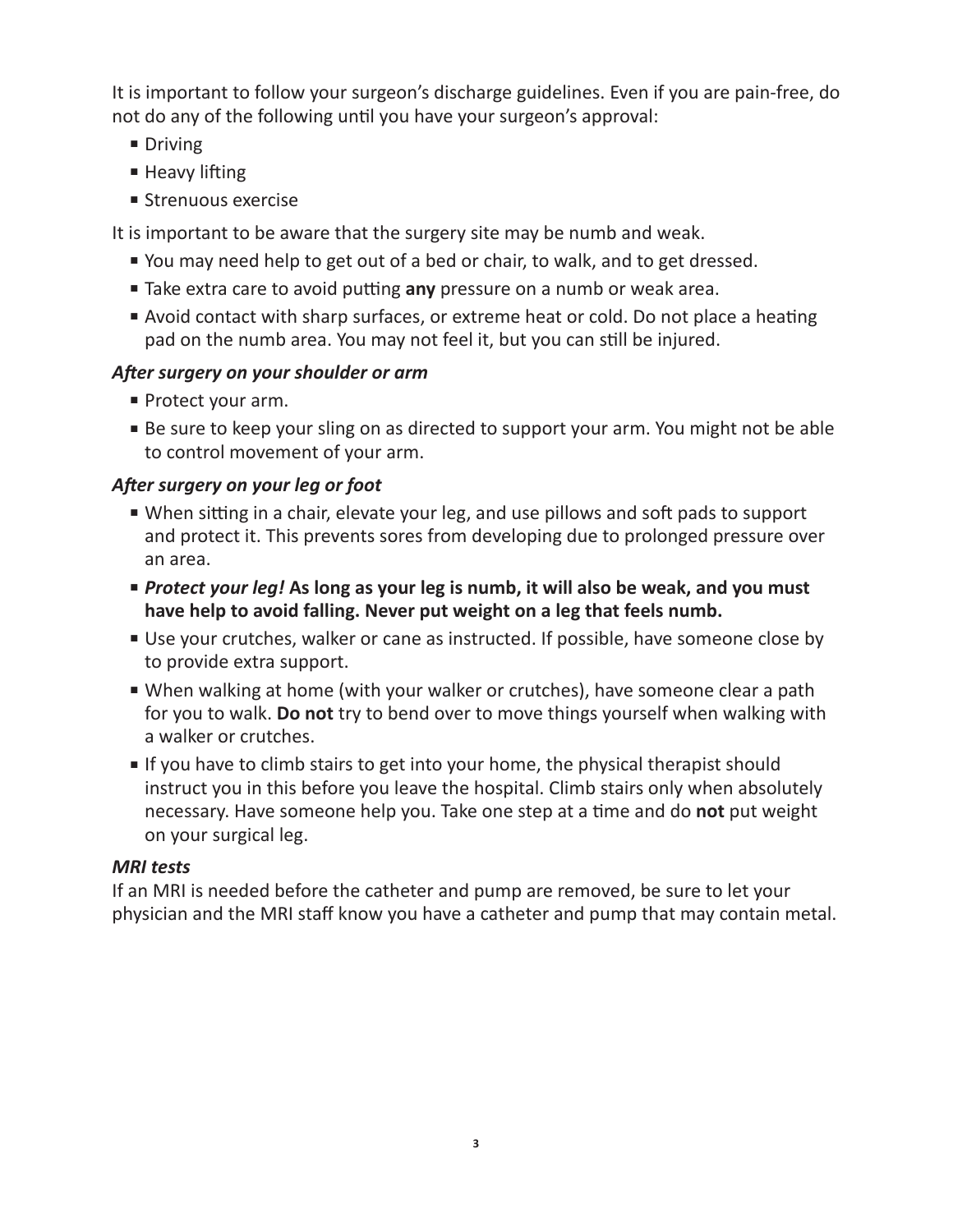# **Removing the catheter**

Once all the medicine in the container is gone, the pump and the catheter can be removed.

Follow these steps to remove your catheter.

- 1. Gather supplies:
	- 5 cotton swabs and isopropyl alcohol, or 5 alcohol wipes.
	- A bandage or small gauze dressing and tape.
	- A small plastic garbage bag.
- 2. Wash your hands carefully with soap and water for 15 to 30 seconds.
- 3. Remove the dressings or tape holding the catheter or plastic tube in place. Do not remove any other dressings or drainage tubes that you may have unless instructed by your physician.
- 4. Firmly grasp the catheter close to the entry site.
- 5. Gently pull on the catheter to remove. It should come out easily. If it does not, stop, re-tape the catheter and secure the pump. Then, contact the Anesthesia Pain Service.
- 6. Once the catheter is out, you may note some clear drainage at the site. Clean the site with a cotton swab dipped in alcohol or an alcohol wipe. Repeat if needed.
- 7. Cover with a bandage or clean gauze dressing, and secure with tape.
- 8. **Check the catheter tip to make sure it is not broken.** Depending on the type of catheter used, **the tip end may have black, blue or silver metallic markings**.
	- If it seems to be in one piece, place the catheter in a plastic bag with the tubing and the pump. Seal the bag and discard. If you have a pain pump that contains a battery, discard the pump as you would any battery. Follow local guidelines to identify proper disposal centers. Keep all items away from children and pets. Wash your hands carefully.
	- **■** If there is no marking at the tip, place the pump, catheter and tubing in a plastic bag. Wash your hands and *contact Anesthesia Pain Service*. Do not discard the plastic bag. The physician may wish to see the catheter and pain pump.

After the pump is removed, oral pain medicines still may be used.

#### **When to call the Anesthesia Pain Service**

Call if:

- The catheter becomes disconnected from the pump.
- The catheter falls out of the incision site.
- Medicine is soaking through the dressing. (You may note a small amount of leakage where the catheter enters the skin. This is normal.)
- You have uncontrolled severe pain.
- There is any redness, unusual or excessive warmth, pain, swelling, drainage that is not clear, or bleeding near the catheter site.